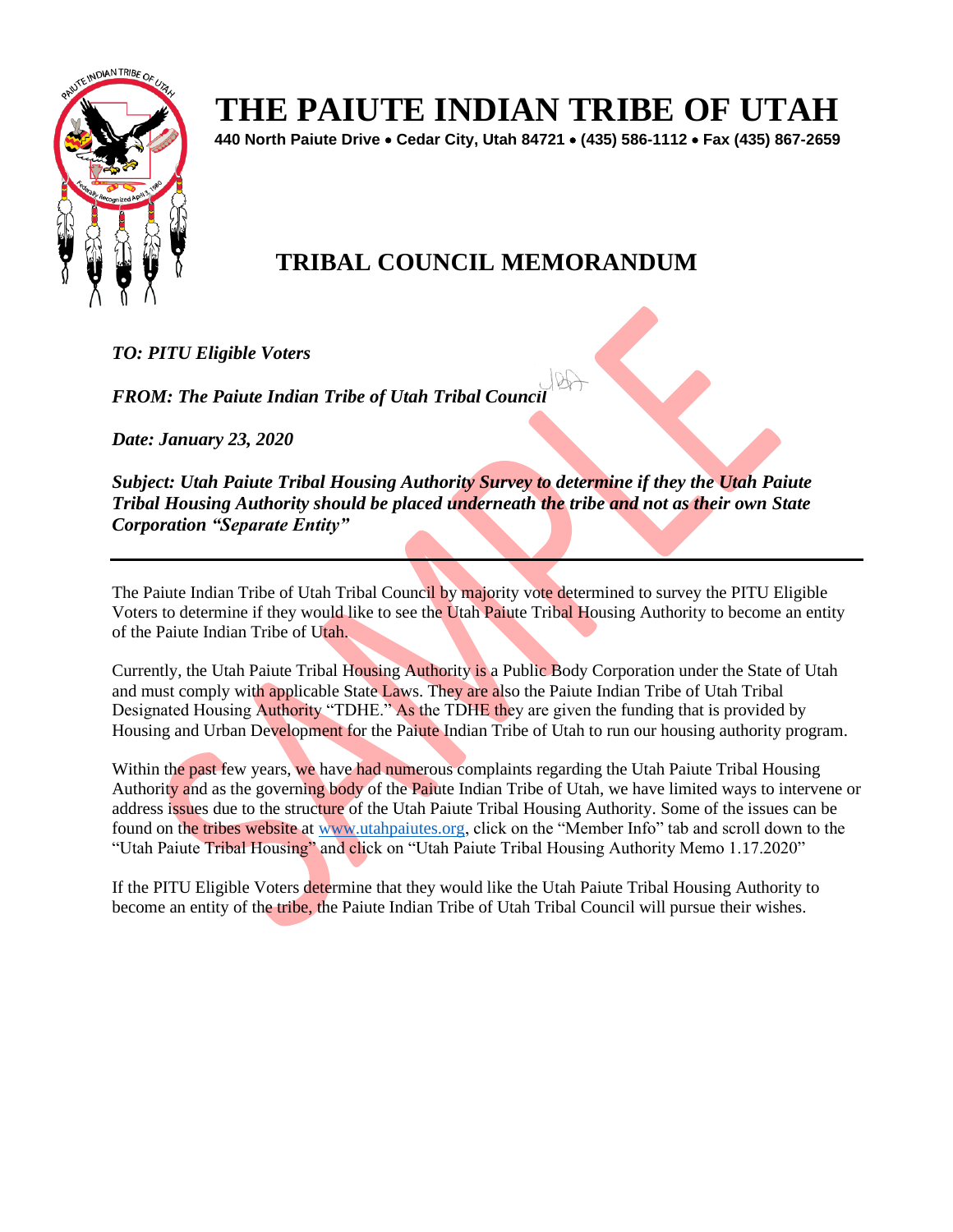# **INSTRUCTIONS**

A Survey regarding the Utah Paiute Tribal Housing Authority will be conducted by mail.

#### *The following instructions for survey:*

A survey ballot/certification of membership, memo, this instruction sheet, a smaller envelope, and a stamped self-addressed return envelope is included.

The voter shall mark the survey ballot/certification of membership and place it in the smaller envelope and then seal it and return it in the addressed stamped envelope. **THE SURVEY MUST BE RETURNED IN THE ENVELOPE PROVIDED TO BE COUNTED WITH THE CERTIFICATION OF MEMBERSHIP SIGNED and NAME LEGIBLY WRITTEN ON SPACE PROVIDED.** 

BE SURE AND RETURN SURVEY BALLOT IMMEDIATELY. SURVEY BALLOTS MUST BE **RECEIVED** BY **5:00 p.m. on WEDNESDAY, FEBRUARY 26, 2020,** to be counted.

Any member of the Paiute Indian Tribe of Utah whose name appears on the membership roll and who is 18 years of age or older by January 24, 2020, is entitled and eligible to vote. If you have not received a survey ballot please contact Carol Garcia at [cgarcia@utahpaiutes.org](mailto:cgarcia@utahpaiutes.org) or (435)586-1112